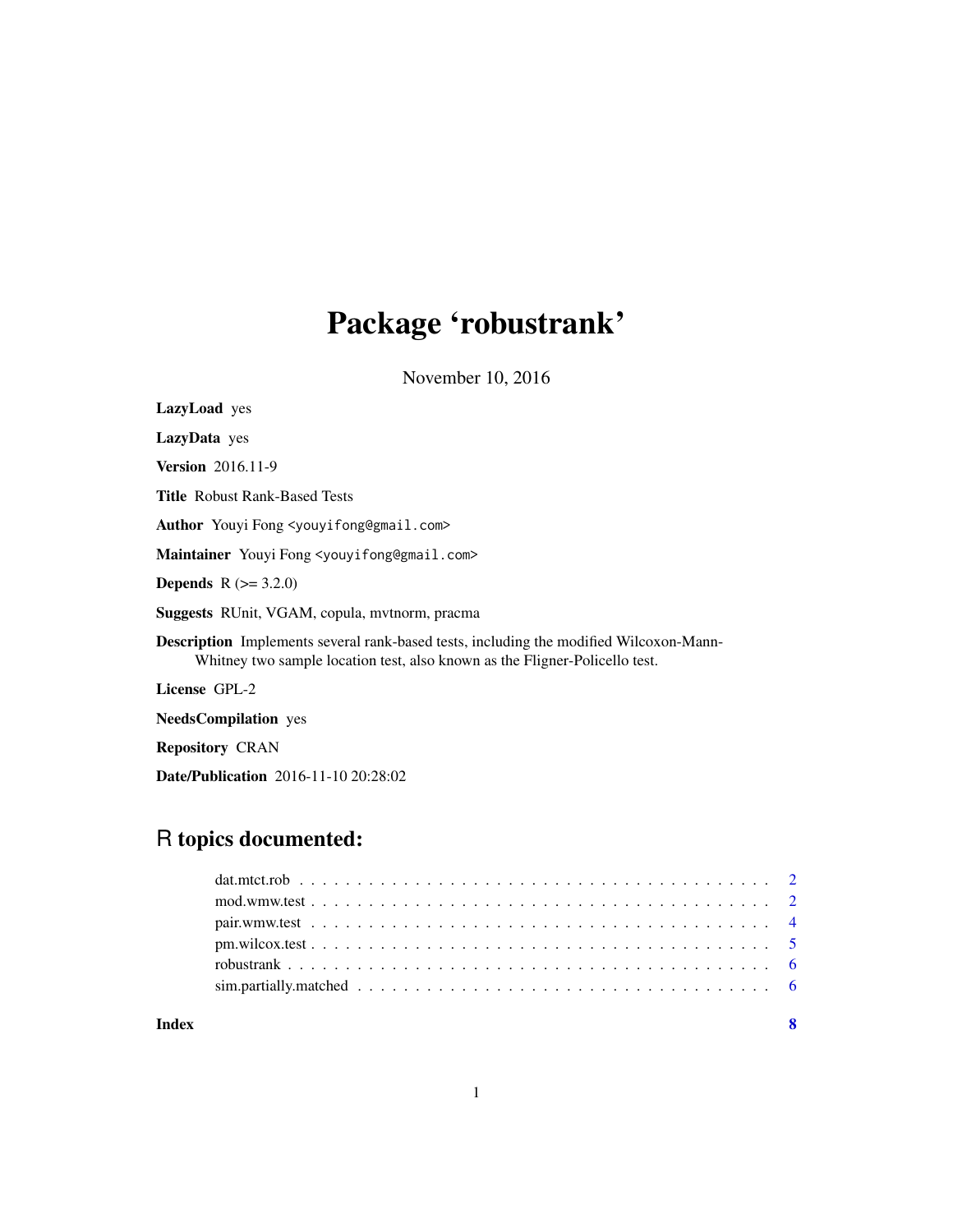<span id="page-1-0"></span>

#### Description

from MTCT correlates study, C-section only

#### Usage

data("dat.mtct.rob")

#### Format

A data frame with 55 observations on the following 2 variables.

y a numeric vector

V3\_BioV3B\_500 a numeric vector

#### References

Fong and Huang (2016) Modified Wilcoxon-Mann-Whitney Test and Power against Strong Null.

mod.wmw.test *Modified Wilcoxon-Mann-Whitney Test*

#### Description

Also known as the Fligner-Policello test.

#### Usage

```
mod.wmw.test(X,Y, alternative = c("two.sided", "less", "greater"), correct = TRUE,
   perm=NULL, mc.rep=1e4, method=c("combine","comb2","fp","wmw","fplarge","nsm3"),
   trace=0, mode=c("test","var"), useC=TRUE )
```
#### Arguments

| X           | Samples from population 1.                                                                     |
|-------------|------------------------------------------------------------------------------------------------|
| Υ           | Samples from population 2.                                                                     |
| alternative | Directon of the alternative hypothesis.                                                        |
| correct     | Whether to do continutiv correction.                                                           |
| perm        | Boolean, whether to do permutation to get p-value or use normal approximation.<br>See details. |
| mc. rep     | Default number of replicates when doing permutation. See details.                              |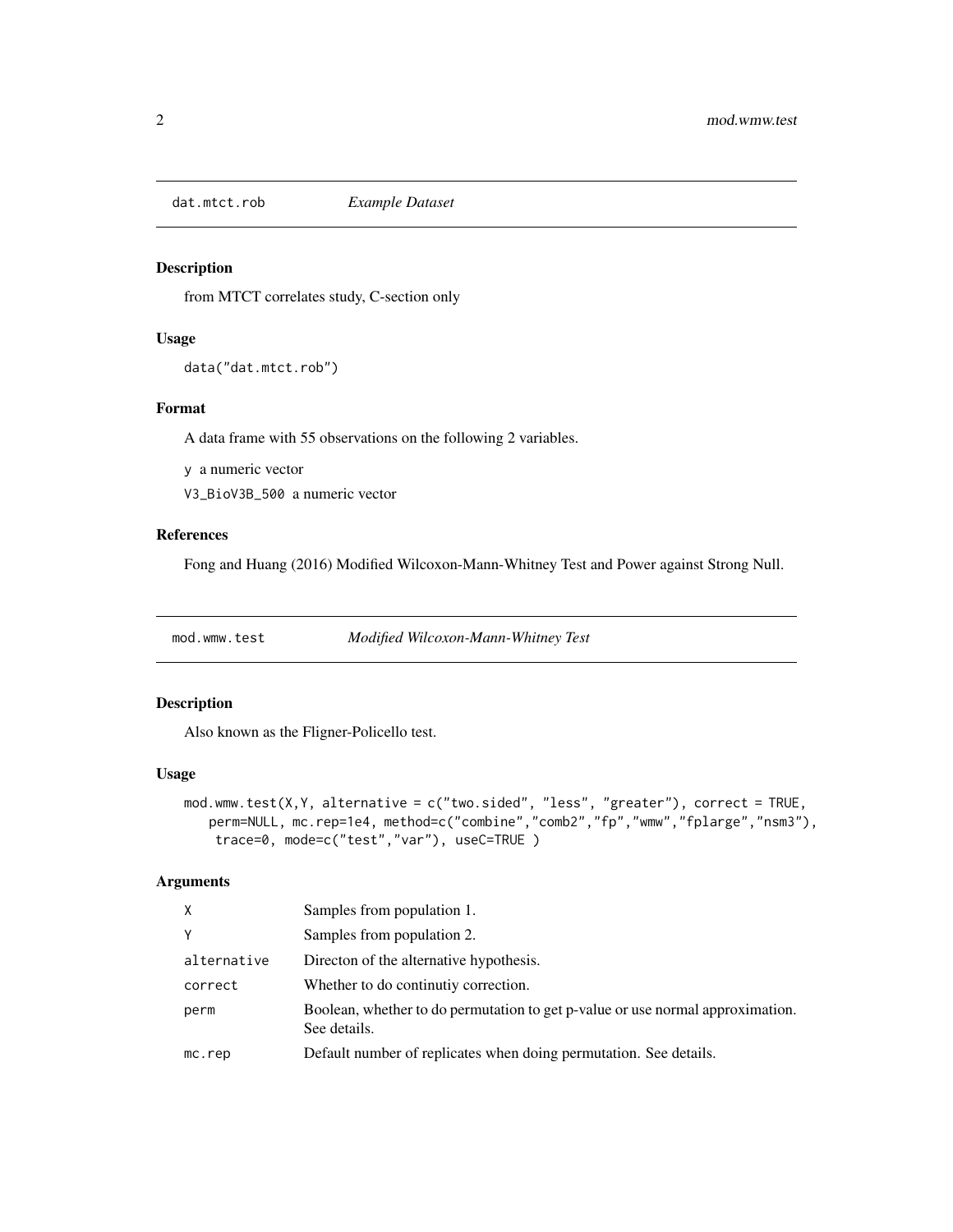#### mod.wmw.test 3

| method | For development.                            |
|--------|---------------------------------------------|
| trace  | For development. Print some debug info.     |
| mode   | For development.                            |
| useC   | For development. Run C or R implementation. |

#### Details

When perm is null, we will compute permutation-based p values if either sample size is less than 20 and compute normal approximation-based p values otherwise. When doing permuation, if the possible number of combinations is less than mc.rep, every possible configuration is done.

#### Value

A p value for now.

#### References

manuscript in preperation

#### Examples

```
# Example 4.1, Hollander, Wolfe and Chicken (2014) Nonparameteric Statistics
X <- c(0.80, 0.83, 1.89, 1.04, 1.45, 1.38, 1.91, 1.64, 0.73, 1.46)
Y <- c(1.15, 0.88, 0.90, 0.74, 1.21)
mod.wmw.test(X, Y, method="wmw", alternative="greater")
mod.wmw.test(X, Y, method="combine", alternative="greater", trace=1)
# Section 4.1 Problem 1, Hollander et al.
X=c(1651,1112,102.4,100,67.6,65.9,64.7,39.6,31.0)
Y=c(48.1,48.0,45.5,41.7,35.4,34.3,32.4,29.1,27.3,18.9,6.6,5.2,4.7)
mod.wmw.test(X, Y, method="wmw")
mod.wmw.test(X, Y, method="combine", trace=1)
# Section 4.1 Problem 5, Hollander et al.
X=c(12 ,44 ,34 ,14 ,9 ,19 ,156,23 ,13 ,11 ,47 ,26 ,14 ,33 ,15 ,62 ,5 ,8 ,0 ,154,146)
Y=c(37,39,30,7,13,139, 45,25,16,146,94,16,23,1,290,169,62,145,36, 20, 13)
mod.wmw.test(X, Y, method="wmw", alternative="less")
mod.wmw.test(X, Y, method="combine", alternative="less", trace=1)
# Section 4.1 Problem 15, Hollander et al.
X=c(0.19,0.14,0.02,0.44,0.37)
Y=c(0.89,0.76,0.63,0.69,0.58,0.79,0.02,0.79)
mod.wmw.test(X, Y, method="wmw")
mod.wmw.test(X, Y, method="combine", trace=1)
# Table 4.7, Hollander et al.
X=c(297,340,325,227,277,337,250,290)
Y=c(293,291,289,430,510,353,318)
mod.wmw.test(X, Y, method="wmw", alternative="less")
```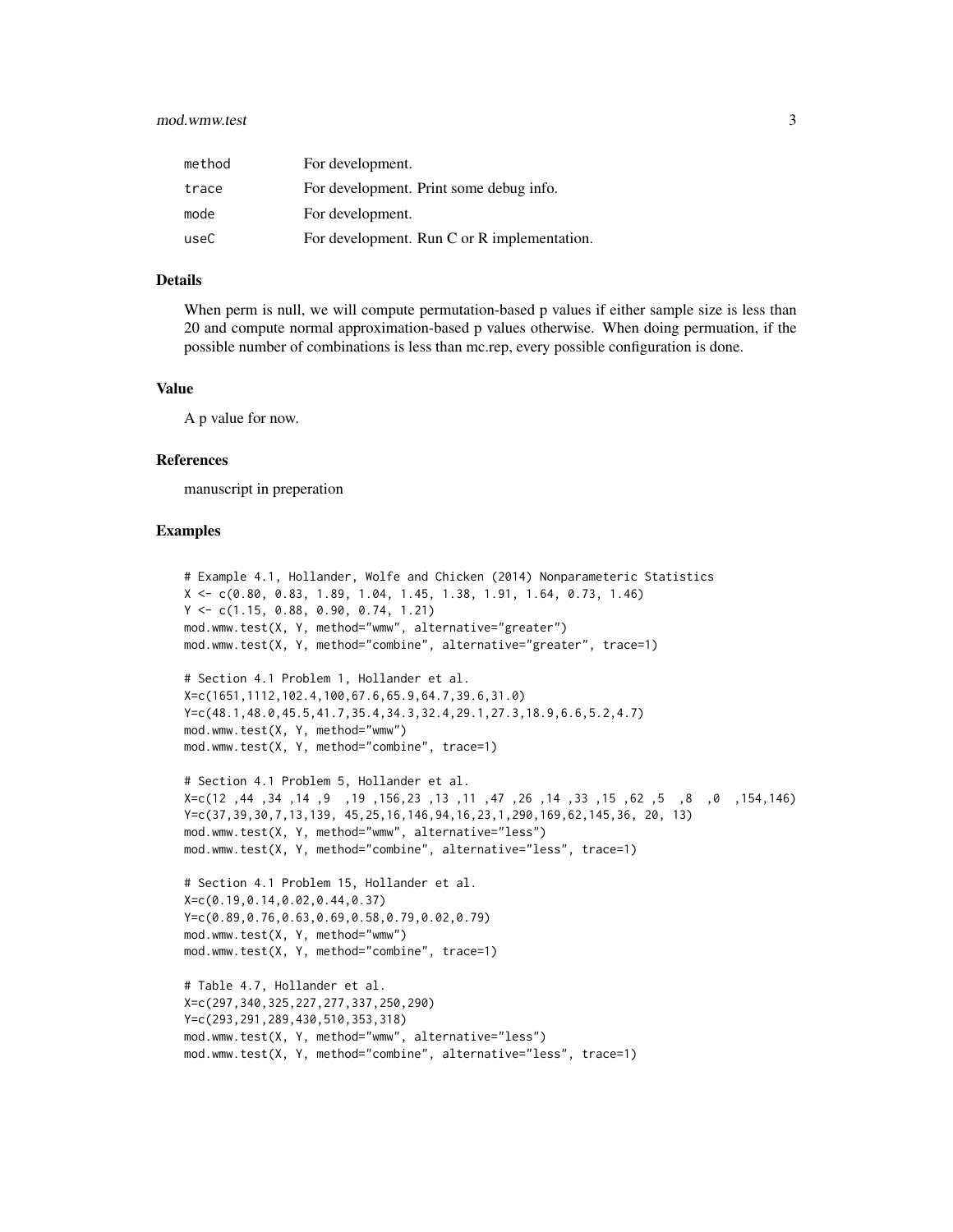<span id="page-3-0"></span>pair.wmw.test *WMW test for paired data*

#### Description

Performs a WMW-type test of the strong null for paired data.

#### Usage

```
pair.wmw.test(X,Y
, alternative = c("two.sided", "less", "greater"), correct = TRUE, perm=NULL, mc.rep=1e4
, method=c("exact.2","large.0","large","exact","exact.0","exact.1","exact.3"), trace=0
, mode=c("test","var"), useC=TRUE)
```
#### Arguments

| X            | Sample 1.                                                                                         |
|--------------|---------------------------------------------------------------------------------------------------|
| Υ            | Sample 2.                                                                                         |
| alternative  | Alternative hypothesis.                                                                           |
| correct      | Whether to apply continuity correction.                                                           |
| perm         | Whether to use permutation distribution or normal approximation to find p-<br>value. See details. |
| $mc$ . $rep$ | Number of Monte Carlo replicates for permutation test.                                            |
| method       | Choices of test statistics.                                                                       |
| trace        | Print debug message when positive.                                                                |
| mode         | For development used.                                                                             |
| useC         | For development used.                                                                             |

#### Details

When perm is NULL, if  $(min(m,n)=20)$  normal approximatino is used to find p value, otherwise permutation test is used. When permutation test is used, if the number of possible permutations is less than mc.rep, a test statistic is computed for all permutations; otherwise, Monte Carlo is done.

#### Value

P value for now.

#### References

Under prep.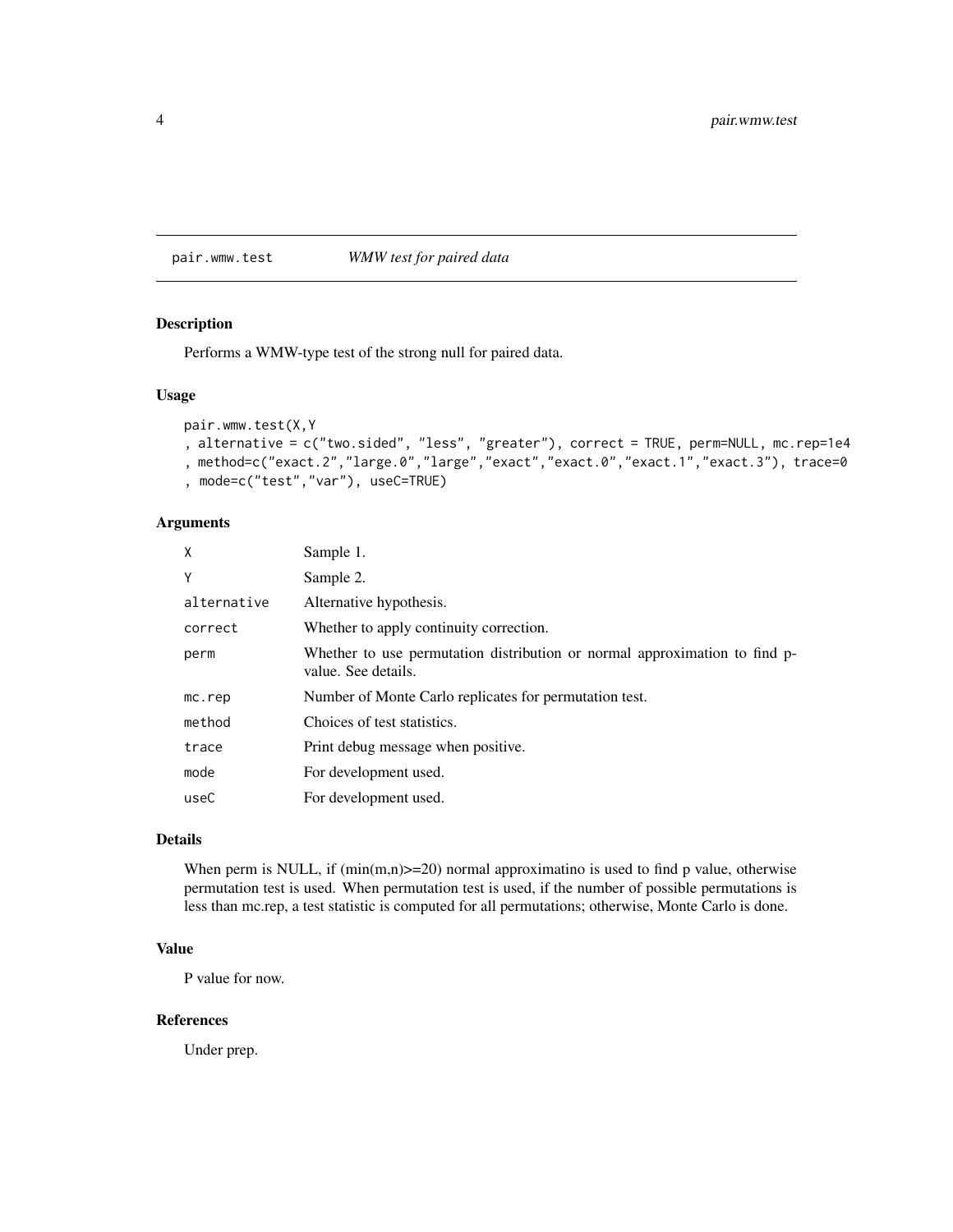#### <span id="page-4-0"></span>pm.wilcox.test 5

#### Examples

```
dat=sim.partially.matched(m=15,n.x=0,n.y=20,distr="mixnormal",params=c(p.1=0.3,p.2=0.3),seed=1)
X=dat$X; Y=dat$Y
pair.wmw.test(X, Y, perm=TRUE, method="large.0", trace=1)
pair.wmw.test(X, Y, perm=FALSE, method="large.0", trace=1)
```
pm.wilcox.test *Wilcoxon test for Partially Matched Two Sample Data*

#### Description

Performs rank-based two sample test for partially matched two sample data by combining information from matched and unmatched data

#### Usage

```
pm.wilcox.test(Xpaired, Ypaired, Xextra = NULL, Yextra = NULL,
   alternative = c("two.sided", "less", "greater"),
   method = c("SR-MW", "MW-MW", "all"),
   mode = c("test", "var"), useC = FALSE, trace = 0)
```
#### Arguments

| Xpaired     |                                                            |
|-------------|------------------------------------------------------------|
| Ypaired     |                                                            |
| Xextra      |                                                            |
| Yextra      |                                                            |
| alternative |                                                            |
| method      | String. SR-MW is recommended, all is for development only. |
| mode        | String. Do not change it to var, for developpment only.    |
| useC        | Boolean. Do not set it to TRUE, for development only.      |
| trace       |                                                            |

#### Details

If Xpaired and Ypaired have NAs, the corresponding unpaired data in Ypaired and Xpaired will be combined with Yextra and Xextra.

#### Value

An htest object.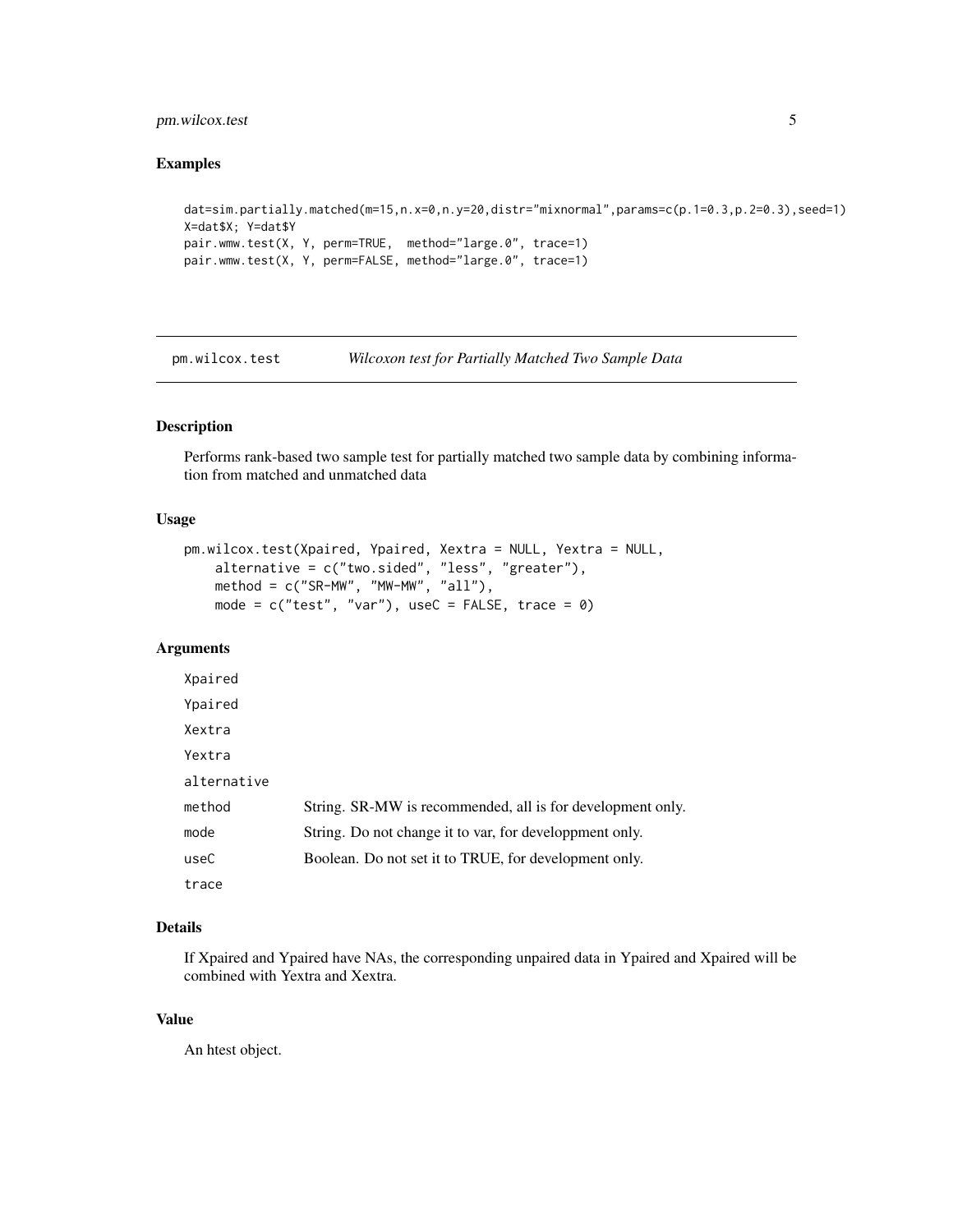#### Examples

```
set.seed(1)
z=rnorm(20, sd=0.5) # induces correlation between X and Y
X=rnorm(20)+z
Y=rnorm(20,mean=0.8)+z
X[1:10]=NA
boxplot(X,Y,names=c("X","Y"))
pm.wilcox.test(X,Y)
# for comparison
wilcox.test(X,Y,paired=TRUE)
wilcox.test(X,Y,paired=FALSE)# often a conservative test due to the correlation
```
robustrank *robustrank*

#### Description

Please see the Index link below for a list of available functions.

sim.partially.matched *Simulate Paired, Independent, or Partially Matched Two-Sample Data*

#### Description

sim.partially.matched generates partially matched two-sample data. for Monte Carlo studies. r2sample is a wrapper for sim.partially.matched and generates indepenent two-sample data.

#### Usage

```
sim.partially.matched(m, n.x, n.y,
distr = c("normal", "logistic", "student", "mixnormal", "gamma"), params, seed)
r2sample(m, n,
distr = c("normal", "logistic", "student", "mixnormal"), params, seed)
```
#### Arguments

| m      | Number of pairs.                  |
|--------|-----------------------------------|
| n      | Number of Ys.                     |
| n.x    | Number of extra Xs.               |
| n.y    | Number of extra Ys.               |
| distr  | Distributions.                    |
| params | Named vector. See details.        |
| seed   | Seed for random number generator. |

<span id="page-5-0"></span>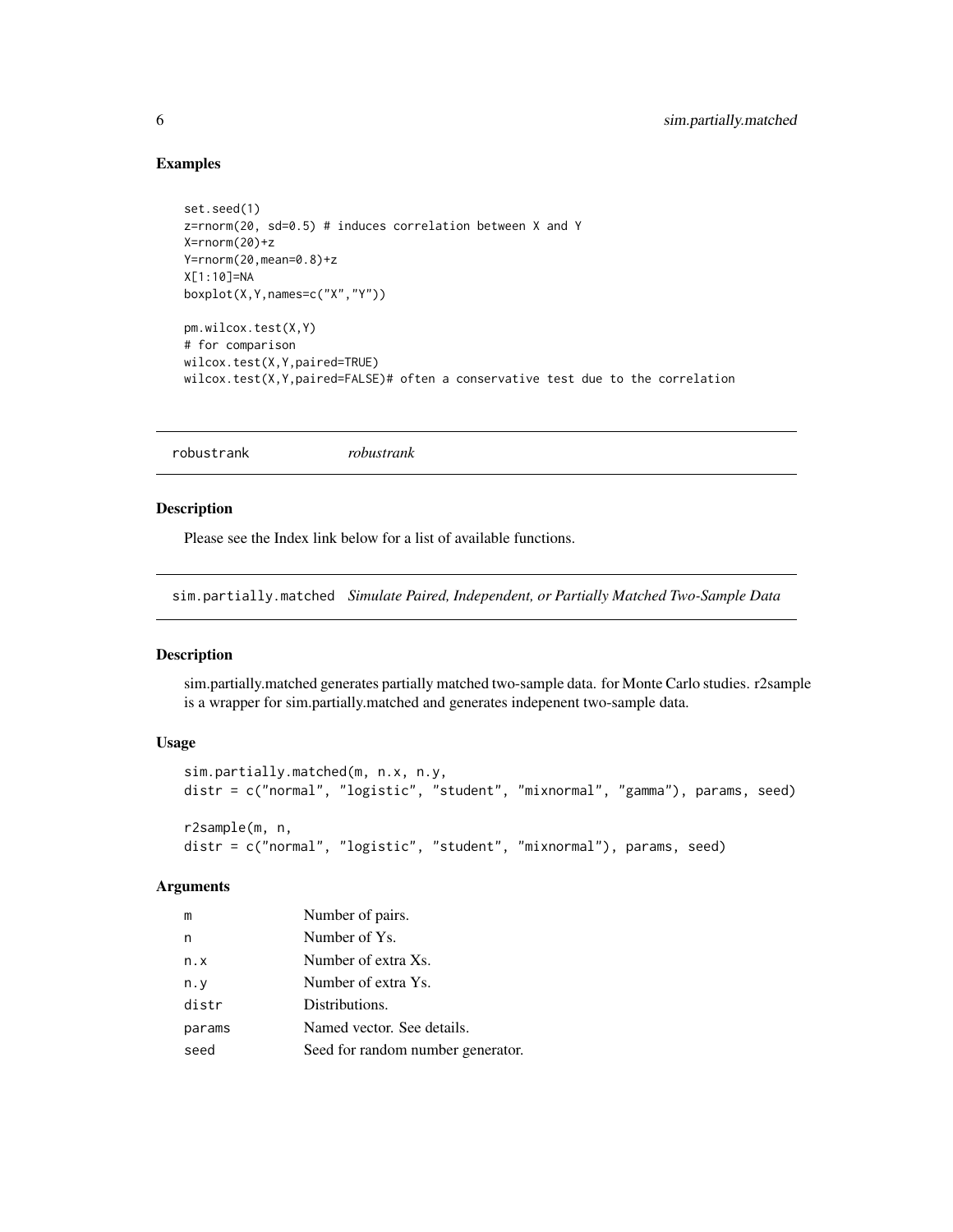#### Details

If the distribution is in c("normal","student","logistic"), params should have three fields: loc.2, rho and scale.2; loc.1 is set to 0 and scale.1 is set to 1.

If the distribution is mixnormal, params should have three fields: p.1, p.2 and sd.n.

If the distribution is gamma, params should have fix fields: loc.2, shape.1, shape.2, rate.1, rate.2 and rho.

For details on bivariate logistic distribution, see rbilogistic

#### Value

sim.partially.matched return a list with the following components:

| χ      | m sample 1 that pair with Y                            |
|--------|--------------------------------------------------------|
| γ      | m sample 2 that pair with X                            |
| Xprime | n.x sample 1                                           |
| Yprime | n.y sample 2                                           |
|        | r2sample returns a list with the following components: |
| χ      | m sample 1 that are independent of Y                   |

| n sample 2 that are independent of X |  |
|--------------------------------------|--|
|                                      |  |

#### Examples

```
dat=sim.partially.matched(m=10,n.x=5,n.y=4,distr="normal",
   params=c("loc.2"=0,"rho"=0,"scale.2"=1),seed=1)
X=dat$X; Y=dat$Y; Yprime=dat$Yprime
dat=sim.partially.matched(m=10,n.x=5,n.y=4,distr="logistic",
    params=c("loc.2"=0,"rho"=0,"scale.2"=1),seed=1)
X=dat$X; Y=dat$Y; Yprime=dat$Yprime
```